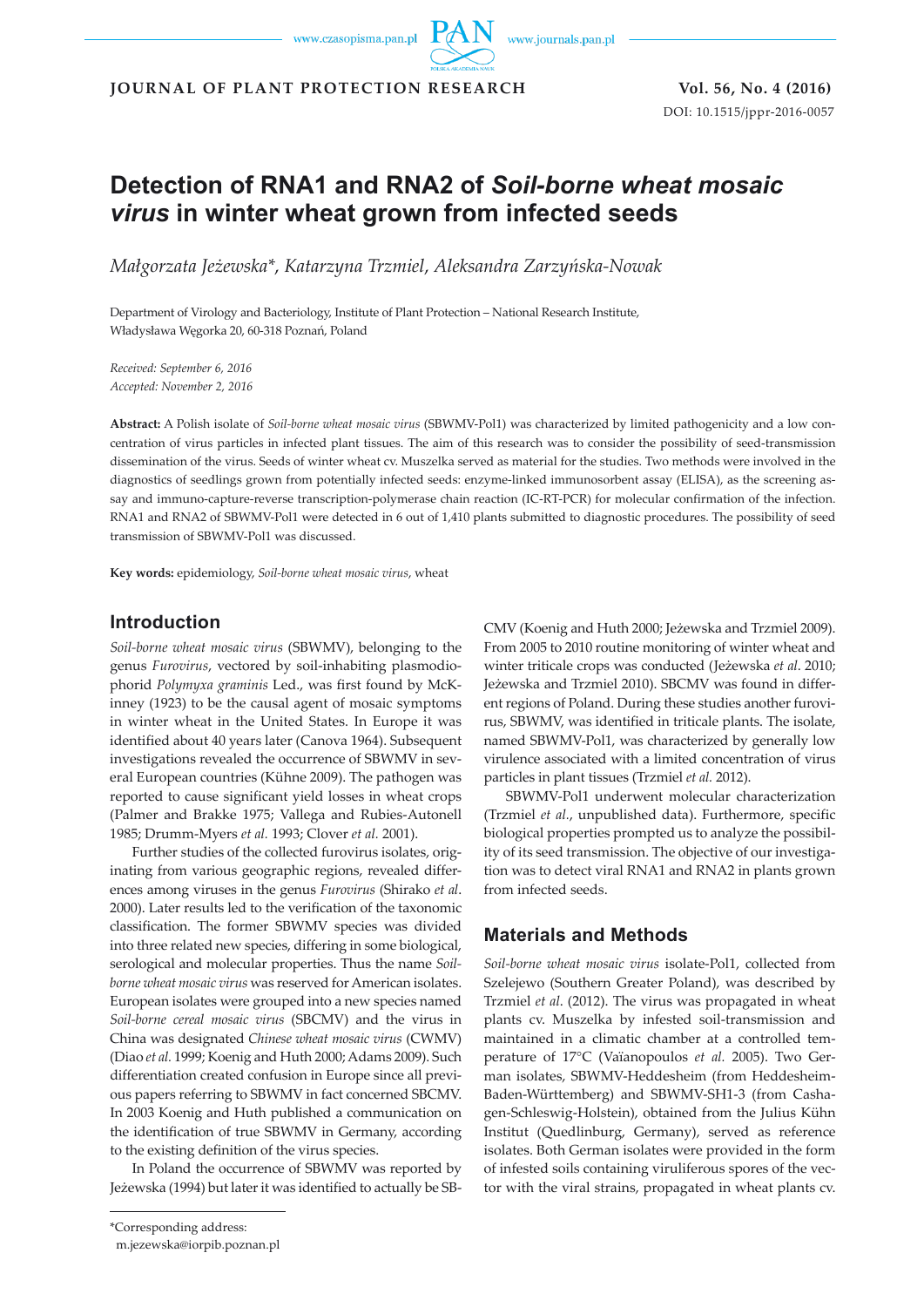www.czasopisma.pan.pl

Muszelka and in triticale plants cv. Agostino by soil transmission and maintained in a climatic chamber at the temperature described above.

Cereal seeds were obtained from the Plant Breeding Station DANKO, Szelejewo.

SBWMV-Pol1 detection was carried out by two methods. Initial screening tests were performed by enzyme- -linked immunosorbent assay (ELISA) (Clark and Adams 1977). Immunoglobulin, conjugate and positive controls were provided by Loewe Biochemica GmbH (Sauerlach, Germany). A sample was considered positive when its optical density (OD) value was at least threetimes higher than the average OD of the negative control (healthy plants). Molecular confirmation of the positive results was performed by immuno-capture-reverse transcription-polymerase chain reaction (IC-RT-PCR). First, thin-wall polypropylene PCR tubes were coated with a 20 µl mixture containing 10-fold diluted monoclonal anti-SBWMV antibody with a commercial coating buffer (Loewe) and incubated for 1 h at 37°C. Then, tubes were washed three times in a commercial washing buffer (Loewe). Next, the plant tissue was homogenized using a mortar and pestle in a commercial conjugate buffer (Loewe). The coated reaction tubes were incubated with 50-µl plant sap for 1 h at 37°C to allow SBWMV particles to attach to the tube walls. Following washing in washing buffer, the PCR tubes were used for RT-PCR analysis. Assays were conducted using the OneStep RT-PCR Kit (Qiagen, Hilden, Germany). The reactions were performed in a final volume of 10 µl according to the manufacturer's instructions using primer pairs SWmpkr-F/SWmpkr-R amplifying movement protein (MP) fragment on RNA1 and SWdiag-F/SWdiag-R for the detection of the coat protein (CP) fragment on RNA2 of SBWMV (Table 1). Additional reactions were performed with SBWMVCPF/SB-WMVCPR amplifying complete coding sequence of CP gene (695 bp) (Trzmiel *et al*. 2012).

The primers were designed using Primer3 software (http://frodo.wi.mit.edu/) (Rosen and Skaletski 2000) based on the full nucleotide sequence of RNA1 and RNA2 of American SBWMV isolate US-Nebraska wild-type (L0793 and L07938).

The cycling parameters were as follows: reverse transcription for 30 min at 50°C, initial PCR activation step for 15 min at 95°C, followed by 40 cycles of 30 sec at 95°C, 30 sec at 55°C, 30 sec at 72°C and final extension for 10 min at 72°C. Polymerase chain reaction products were separated by 1% agarose gel electrophoresis and stained with Midori Green DNA Stain (NIPPON genetics Europe GmbH, Düren, Germany) for UV light visualization.

The PCR products of expected size were excised from the agarose gel, purified using Wizard®SV Gel and PCR Clean-Up System (Promega Corp., Madison, WI, USA), ligated into the pGEM-T Easy Vector (Promega) and transformed into *Escherichia coli* TOP10 competent chemical cells (Thermo Fisher Scientific). Plasmid DNA was isolated using NucleoSpin® Plasmid (NoLid) (Macherey-Nagel) according to the manufacturer's instructions. Subsequently, at least three clones of each fragment were commercially sequenced by Genomed S.A. (Warsaw, Poland) in both directions with M13-F and M13-R primers. The nucleotide sequences were analyzed using Standard Nucleotide BLAST (BLASTN, http://blast.ncbi.nlm.nih.gov/Blast.cgi), compiled and edited in the BioEdit software (Hall 1999).

Winter wheat cv. Muszelka seeds collected from crops on land with plants infected with SBWMV-Pol1 served as material for seed transmission experiments.

Two indirect procedures were developed for the detection of SBWMV-Pol1 in seeds.

The first procedure consisted of sowing seeds into sterilized soil. They were kept under greenhouse conditions at about 24°C without any contact with any other potential sources of SBWMV infection. At the 3-leaf-stage the plants were diagnosed as described above. Only leaves were taken for diagnostics.

In the second procedure kernels of cv. Muszelka were soaked in distilled water on a thin layer of cotton in Petri dishes (20 cm in diameter) and left for 4 days for germination at room temperature. Before germination the seeds were washed with 0.026 M  $\text{Na}_3\text{PO}_4$  for 10 min to remove any virus capsid from the surface of the seeds (Delfosse *et al*. 1999). Four-day-old whole seedlings (leaves and roots) were taken for diagnostics. Extracts of samples were divided into two parts, for ELISA and IC-RT-PCR (performed only for those indicated as positive in the first test).

# **Results and Discussion**

Results of the detection of SBWMV-Pol1 in wheat cv. Muszelka seeds are summarized in Table 2.

A total of 1,410 plants grown from potentially infected seeds were diagnosed, 940 at 3-leaf-stage from a greenhouse and 470 as 4-day-old seedlings germinated in Petri dishes.

**Table 1.** Diagnostic primers designed for RNA1 and RNA2 of *Soil-borne wheat mosaic virus* (SBWMV)

| Primer   | Sequence 5'-3'<br>Position   |           | Amplicon size [bp] |  |
|----------|------------------------------|-----------|--------------------|--|
| SWmpkr-F | <b>CCTGTCACCACTTGAAAATGT</b> | 5976-5996 | 400                |  |
| SWmpkr-R | GTTCTCTTTCATAACGTTAATCTGC    | 6375-6354 |                    |  |
| Swdiag-F | <b>CAATCCGCTAGAGGTGAAGG</b>  | 631-650   |                    |  |
| Swdiag-R | <b>CTCGAACCTTCCCATTTCAA</b>  | 860-841   | 229                |  |

**PAN**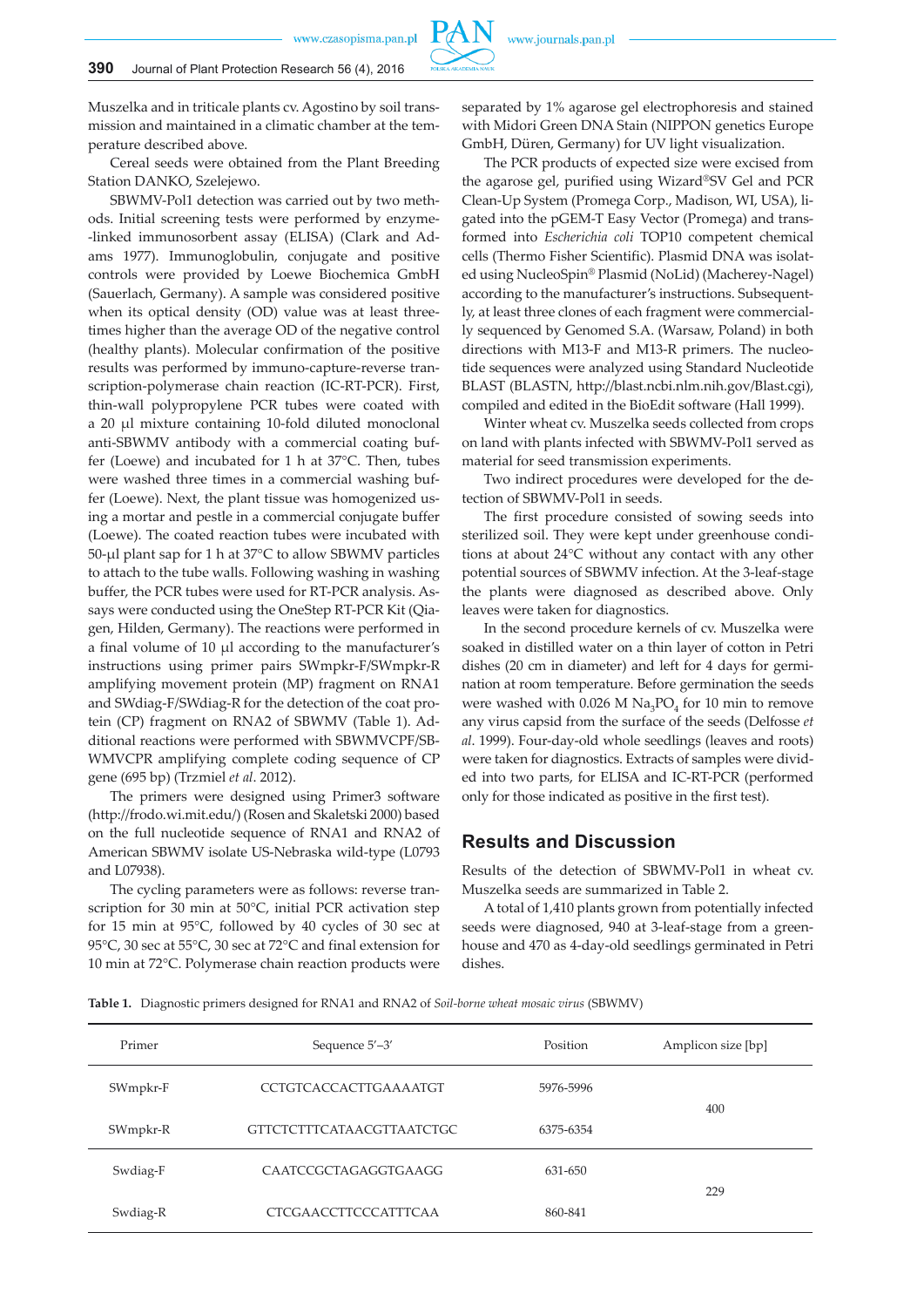**Table 2.** Detection of *Soil-borne wheat mosaic virus* (SBWMV-Pol1) in winter wheat cv. Muszelka plants grown from infected seeds (number of positive samples/number of assayed are given)

| Length of storage time | Leaves of 3-leaf-stage plants from greenhouse |           | 4-day-old seedlings germinated in Petri dishes |           |
|------------------------|-----------------------------------------------|-----------|------------------------------------------------|-----------|
| [months]               | <b>ELISA</b>                                  | IC-RT-PCR | <b>ELISA</b>                                   | IC-RT-PCR |
| $\leq 6$               | 70/640                                        | 5/52      | 4/278                                          | 1/4       |
| > 6                    | 38/300                                        | 0/10      | 10/192                                         | 0/2       |

ELISA – enzyme-linked immunosorbent assay; IC-RT-PCR – immuno-capture-reverse transcription-polymerase chain reaction

The first experiment included leaves of greenhouse grown plants at the 3-leaf-stage. In the ELISA test there were 108 (11.5%) positive results. However OD values indicated low virus concentration. The highest OD was 0.5 while OD for negative controls ranged from 0.001 to 0.09. This elevated rate of SBWMV-Pol1 infection was verified negatively by IC-RT-PCR. After molecular characterization five samples out of 52 were demonstrated to be infected with SBWMV-Pol1. RNA1 and RNA2 fragments, 400 bp (Fig. 1) and 229 bp (not shown), respectively, were visualized in an electrophoretic pattern.

Moreover, SBWMVCPF/SBWMVCPR in IC-RT-PCR generated an expected product of 695 bp, in three samples (Fig. 2).

All samples in which the virus infection was confirmed molecularly were shown to display OD values above 0.2. The products were cloned and sequenced. The nucleotide sequences of the longest amplicons were consistent with the coding sequence of the CP gene fragment of the Polish SBWMV-Pol1 isolate (JQ231227). Sequencing results of about 400 nucleotides of the next product indicated that they corresponded to nucleotides 391 to 711 of the MP SB-WMV-Pol1 gene (KU193755) (Trzmiel *et al*. 2016, unpublished data) and confirmed viral specificity. All positive results were obtained for samples in which storage time did not exceed 6 months. Seeds stored for a longer time displayed a tendency to decrease the number of positive results in ELISA and a weak concentration of the virus. No specimen was confirmed molecularly.

The second experiment involved 4-day-old whole seedlings assayed directly from Petri dishes. Only one seedling out of 470 was found to be SBWMV-Pol1 infected by both methods. The number of positive results in ELISA was limited to 14 (3%) and the OD values did not exceed 0.3. No sample was found to be infected after 6 months of storage.

It appears that the most important result was the detection of both SBWMV-Pol1 RNAs in six plants grown from infected seeds. The identity of the amplified genome fragments was proven on the basis of nucleotide sequences of the amplicons.

It is interesting to note that the virus concentration declined during storage. Such an effect was already signaled earlier (Mink 1993).

The objective of the studies was to verify the capacity of SBWMV-Pol1 for seed transmission. The mild character of the virus isolate contrasted with data reported by other researchers (Lebas *et al.* 2009; Kastirr *et al*. 2012).



**Fig. 1.** Electrophoretic mobility of immuno-capture-reverse transcription-polymerase chain reaction (IC-RT-PCR) products with SWmpkr-F/SWmpkr-R on 1% agarose gel: M – marker DNA Nova 100 bp DNA ladder (Novazym); 1–3 – studied samples; K – negative control



**Fig. 2.** Electrophoretic mobility of immuno-capture-reverse transcription-polymerase chain reaction (IC-RT-PCR) products with SBWMVCPF/SBWMVCPR on 1% agarose gel: M – marker DNA Nova 100 bp DNA ladder (Novazym); 1–3 – studied samples; K – negative control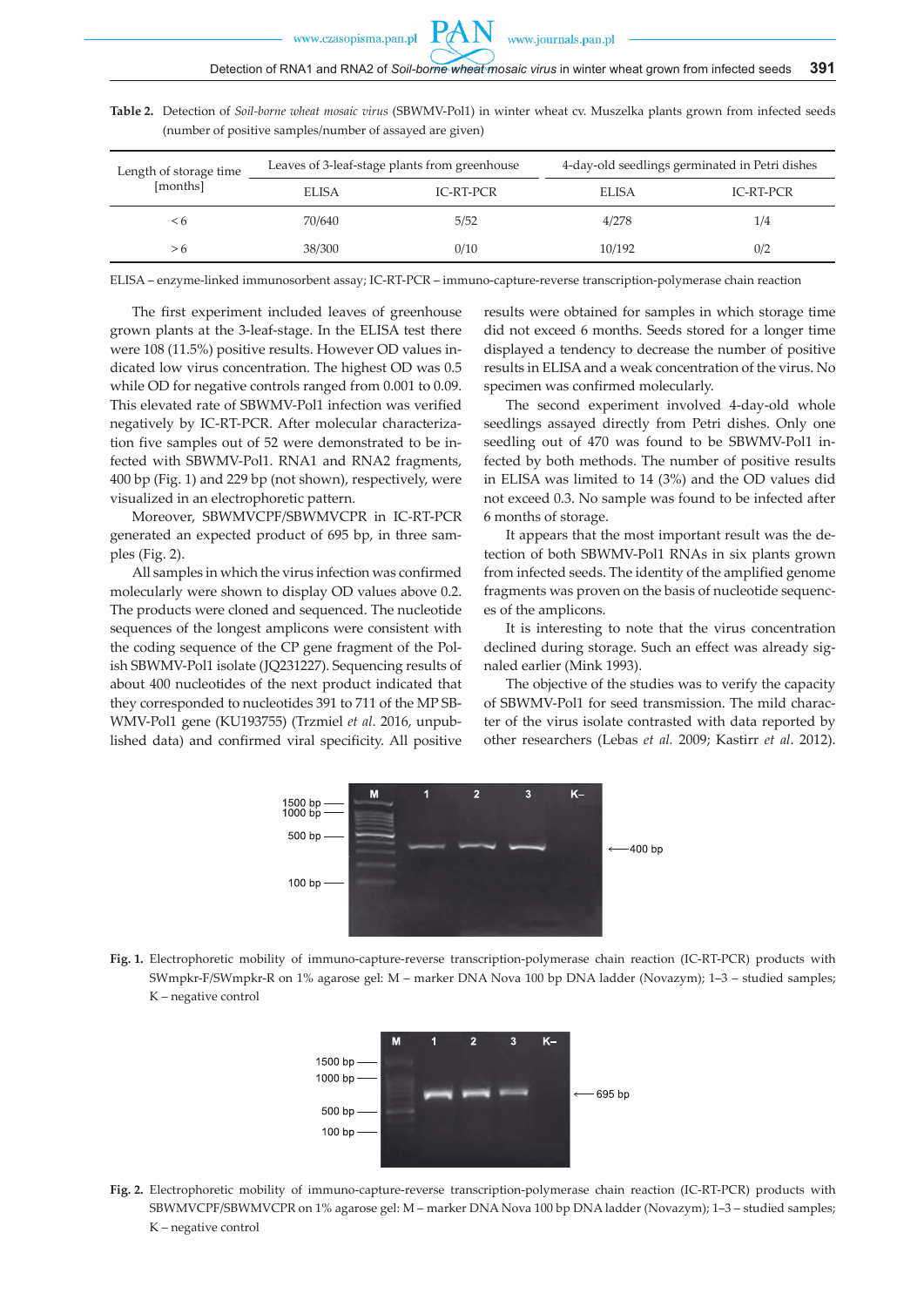www.czasopisma.pan.pl



This harmless nature of SBWMV-Pol1 was strictly connected with a low concentration of virus particles detected in plant tissues. Hypothetically SBWMV-Pol1 could lose its pathogenicity during seed transmission. Stewart *et al.* (2005) described such an evolutionary trend on *Barley stripe mosaic virus* (BSMV).

Previously, electron microscopic examination of 3-day-old rye seedlings grown from seeds collected in SBCMV infected plants revealed the presence of rodshaped virus particles in the mesophyll cells, identified as SBCMV virions (Garbaczewska *et al.* 1997). It was concluded that the virus isolate was successfully transmitted *via* seeds in spite of previous certainty that SBCMV could not be transmitted this way. Additional data concerning the possibility of seed transmission of SBCMV was provided in subsequent years (Jeżewska 2006; Budge *et al.* 2008). However the doubts of some researchers were not definitely dispelled because only RNA2 of SBCMV was detectable in winter wheat plants grown from infected seeds. It is noteworthy that a few years earlier Clover *et al.* (1999) reported the occurrence in England of an uncharacterized virus of winter wheat, seed transmissible, which in many respects resembled SBWMV. Nevertheless its identity was not definitely determined.

Demonstration of such an effect in the case of SBWMV was limited by the sensitivity of diagnostic tools in view of a generally very low virus concentration. Results observed in the ELISA test contrasted with those obtained using IC- -RT-PCR. The ELISA kit from Loewe containing monoclonal antibodies should guarantee a high specificity of the test thus producing reliable results. However it is unclear if the above demonstrated discrepancy was due to possibly false positive ELISA results or limited sensitivity of the IC-RT-PCR performed. Some disagreement between results obtained with serological and molecular diagnostic methods was already reported by Lebas *et al.* (2009). Electron microscopic examinations of crude sap preparations were previously abandoned as somewhat hazardous and thus uncertain.

In our opinion the examples of SBWMV-Pol1 detection by two methods in young wheat plants without any contact with potential external sources of the virus infection seriously suggests the possibility of seed transmission of the virus.

It is noteworthy that a list of seed transmitted viruses was systematically lengthened (Mink 1993). However, since his publication no exhaustive and upgraded review has been available. It seems that a low concentration of virus particles in plant tissues, associated for the most part with seed-borne infections, is one of several factors limiting the proper detection and documentation of how it spreads.

#### **Acknowledgements**

The authors wish to thank Prof. Thomas Kühne from The Julius Kühn-Institut (Quedlinburg, Germany) for providing the German isolates used in this study. Special thanks are also extended to the Plant Breeding Station DANKO in Szelejewo for their excellent cooperation and for providing cereal seeds. We especially want to thank Marzena Lewandowska for her technical assistance.

#### **References**

- Adams M.J., Antoniw J.F., Kreuze J. 2009. *Virgaviridae*: a new family of rod-shaped plant viruses. Archives of Virology 154 (12): 1967–1972.
- Budge G.E., Loram J., Donovan G., Boonham N. 2008. RNA2 of *Soil-borne cereal mosaic virus* is detectable in plants of winter wheat grown from infected seeds. European Journal of Plant Patholology 120 (1): 97–102.
- Canova A. 1964. Ricerche sulle malattie da virus delle Graminacae. I. Mosaico del Frumento trasmissibile attraverso il terreno [Research on a virus disease of Gramineae. I. Soiltransmitted wheat mosaic]. Phytopathologia Mediterranea 3 (2): 86–94.
- Clark M.F., Adams A.N. 1977. Characteristics of the microplate method of enzyme-linked immunosorbent assay for the detection of plant viruses. Journal of General Virology 34 (3): 475–483.
- Clover G.R.G., Hugo S.A., Harju V.A., Wright D.M., Henry C.M. 1999. Preliminary investigations of an uncharacterized virus of winter wheat (*Triticum aestivum* L.) in England. Journal of Plant Disesase and Protectection 106 (3): 275–283.
- Clover G.R.G., Ratti C., Henry C.M. 2001. Molecular characterization and detection of European isolates of *Soil-borne wheat mosaic virus*. Plant Pathology 50 (6): 761–767.
- Delfosse P., Reddy A.S., Legrève A., Devi P.S., Thirumala Devi K., Maraite H., Reddy D.V.R. 1999. Indian peanut clump virus (IPCV) infection on wheat and barley: symptoms, yield loss and transmission through seed. Plant Pathology 48 (2): 273–282.
- Diao A., Chen J., Gitton F., Antoniw J.F., Mullins J., Hall A.M., Adams M.J. 1999. Sequences of European wheat mosaic virus and oat golden stripe virus and genome analysis of the genus *Furovirus*. Virology 261 (2): 331–339.
- Drumm Myers L., Sherwood J.L., Siegerist W.C., Hunger R.M. 1993. Temperature-influenced virus movement in expression of resistance to soilborne wheat mosaic virus in hard red winter wheat (*Triticum aestivum*). Phytopathology 83 (5): 548–551.
- Garbaczewska G., Wieczorek M., Jeżewska M. 1997. Cytological localization of soil-borne wheat mosaic virus (SBWMV) particles in the tissue of three-day-old rye seedlings. Phytopathologica Polonica 13: 59–62.
- Hall T.A. 1999. BioEdit: a user-friendly biological sequence alignment editor and analysis program for Windows95/98/NT*.*  Nucleic Acids Symposium Series 41: 95–98.
- Jeżewska M. 1994. Identification and some properties of wheat soil-borne mosaic virus isolated in Poland. Phytopathologica Polonica 8 (10): 97–102.
- Jeżewska M. 2006. Seed-transmitted cereal viruses occurrence in Poland and potential harmfulness. Phytopathologica Polonica 42: 57–59.
- Jeżewska M., Cajza M., Buchowska-Ruszkowska M. 2010. Monitoring i diagnostyka molekularna wirusów zbóż. [Monitoring and molecular diagnostics of cereal viruses]. p. 157– 180. In: "Ograniczanie strat w plonach roślin uprawnych z zachowaniem bezpieczeństwa żywności" ["Reduction of yield losses of cultivated plants with respect to the ford security"] (D. Sosnowska, ed.). Instytut Ochrony Roślin – PIB, Poznań, Poland, 284 pp.